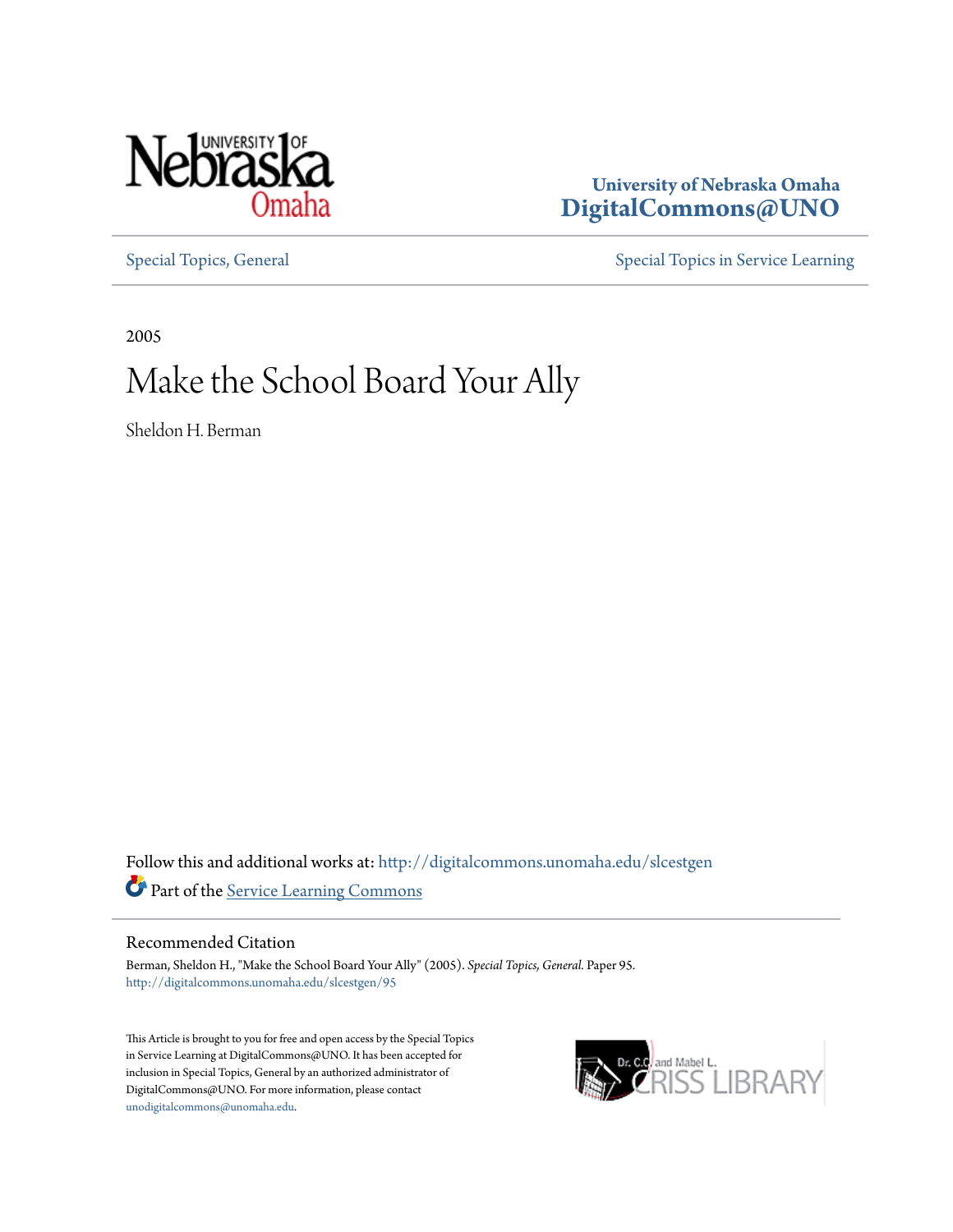

# $\frac{\text{LEARNING}}{\text{LATE}}$  **TALK IT UP** ,. *p* ....... ··-- **<sup>f</sup>***\_.a* **.... JEJII..-.,.··** ADVOCATING FOR SERVICE-LEARNING

EDITION NINE

## **MAKE THE SCHOOL BOARD YouR ALLY**

### *By Dr. Sheldon* H. *Berman*

Through the *Talk It Up* series, Partnership members share tips with one another about advocating effectively for servicelearning. To read earlier issues, go to http://www.service-learningpartnership.org/publications/archives.cfm?archive=tiu.

*"Enhance servic{!-learning as a teaching methodology and ensure that community service-learning is curricular-based and results in civic engagement opportunities for students in all grades while continuing to nurture an ethic of caring, enhance basic skills, develop leadership skills, and encourage involvement in decision-making."* 

From *Goals and Strategies for the Hudson Public Schools, 2003-05* 

To survive and grow in a school district, service-<br>learning must be supported by the district's school board and embedded in district policy. Because today's school boards are focused on standards, testing, and accountability, advocates have to convince them that service-learning is an important vehicle for achieving both district and wider social goals. In preparing this article, I asked Hudson school committee members (in Massachusetts, a school board is called a school committee) to share their views about how advocates can gain support from their boards to promote service-learning at the district level.

The commitment of the Hudson school committee to service-learning evolved over time and in response to specific needs in our town. When I first came to Hudson 11 years ago, there was considerable tension about the quality and cost of our schools. Town meeting participants sparred over the school budget, voters rejected a proposition to provide additional funding for local schools, and some local leaders worried about a "decline in discipline" in the schools. Against this backdrop, the school committee set goals in 1995 that identified service-learning as a key strategy for improving the district's instructional program so that students could "work on real-world problems within the context of the curriculum in ways that nurture an ethic of caring and enhance basic skills." The committee also saw service-learning as a way to help bridge the divide between the schools and the community.

Since 1995, our service-learning supporters have been diligent about keeping the school committee informed of our efforts and successes to reassure them that servicelearning works. In addition, we built a strong relationship with the media, resulting in many stories about students making a positive contribution to our community.

Today, service-learning remains an essential strategy in our district for both strengthening teaching and helping students become caring and contributing citizens. Now new school committee members, such as Lynn Valcourt, readily grasp the power of service-learning:

*I support service-learning as the foundation for building social capital in our community. We witness the immediate benefits in building students' esteem and pride. However, the greater payback is more long-term as that pride in self and service becomes integrated in our future leaders.* 

The following strategies can help persuade school board members to support districtwide use of servicelearning as a core teaching practice. To gain their support takes time and persistence. To retain their support requires high-quality service-learning projects.

1 Address school board members' needs. Put yourself in school board members' shoes. Take their concerns about service-learning seriously. Be prepared to answer their questions specifically and concretely: Will students be engaged in